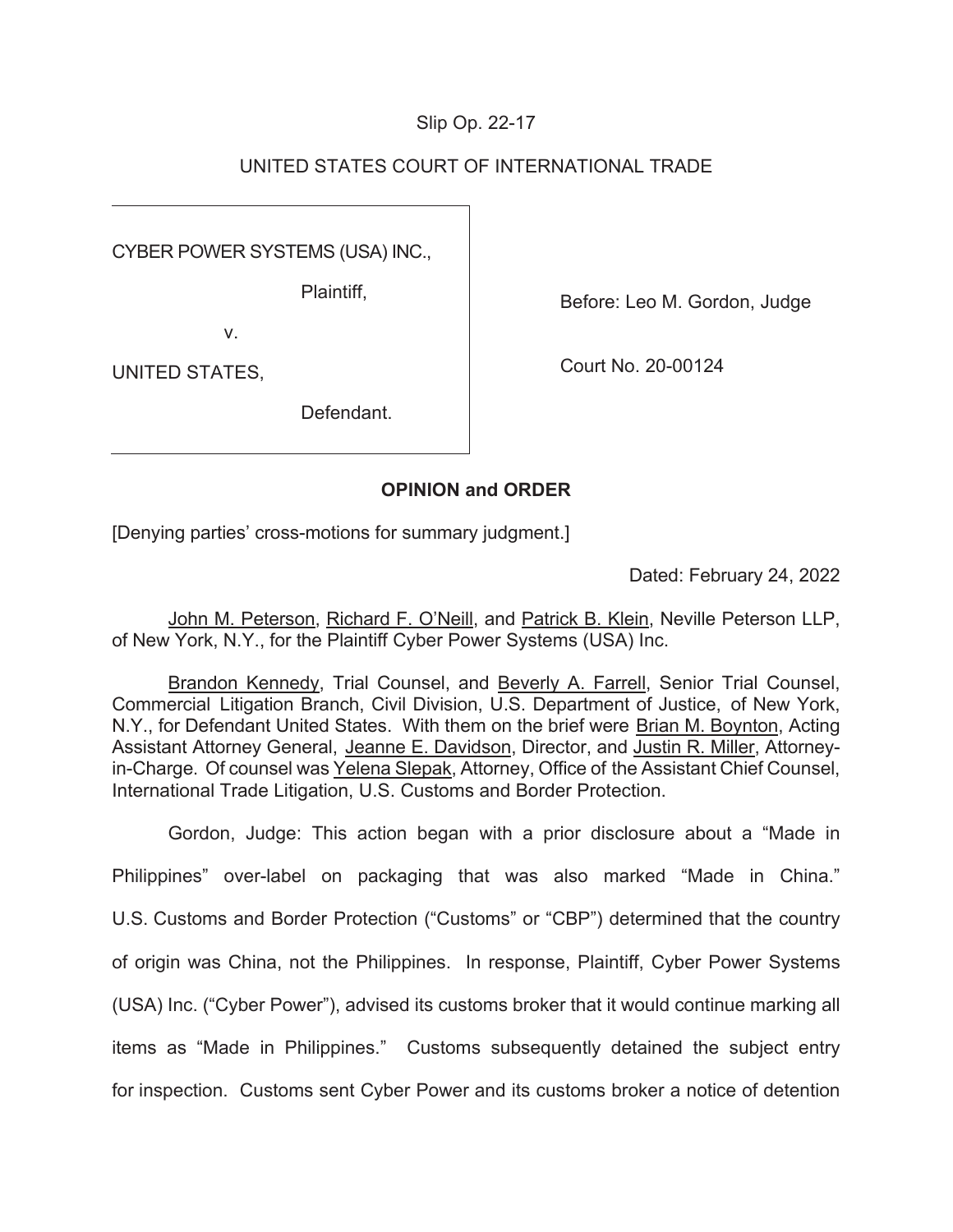accompanied by a notice to mark and/or redeliver. After Cyber Power refused to change the marking on the merchandise, it was deemed excluded by operation of 19 U.S.C. § 1499(c)(5). Cyber Power filed a protest challenging Customs' deemed exclusion, arguing that the processes performed in the Philippines resulted in a "substantial transformation" of its merchandise into Philippine origin, having a name, character, and use different from its Chinese components. Customs denied the protest, concluding that "[i]nsufficient documentation was provided by the protestant to change the country of origin from China to the Philippines for marking and classification purposes. All information, both verbal and written, was considered by this office. The country

of origin marking for this shipment should remain 'made in China'." See Protests & Entries from the Port of Minneapolis, MN at p. 2, ECF No. 20-1.

Cyber Power then commenced this action. The subject entry covers five models of uninterruptible power supplies ("UPS") and one model of surge voltage protector ("SVP"). With respect to four of the UPS products, and with regard to the single SVP product, it is undisputed that the majority of components, including the printed circuit board assemblies ("PCBAs"), were produced in China. In the case of one UPS unit— UPS Model No. CP600LCDa—Plaintiff maintains, and Defendant disputes, that its printed circuit board was produced in the Philippines, although the parties agree that various other components are made in China. Additionally, Plaintiff maintains that all of the subject merchandise is assembled, connected, and tested at its facility in the Philippines.

Cyber Power sought a preliminary injunction that the court denied because it requested the ultimate relief. See Slip Op. & Order, ECF No. 30. Plaintiff subsequently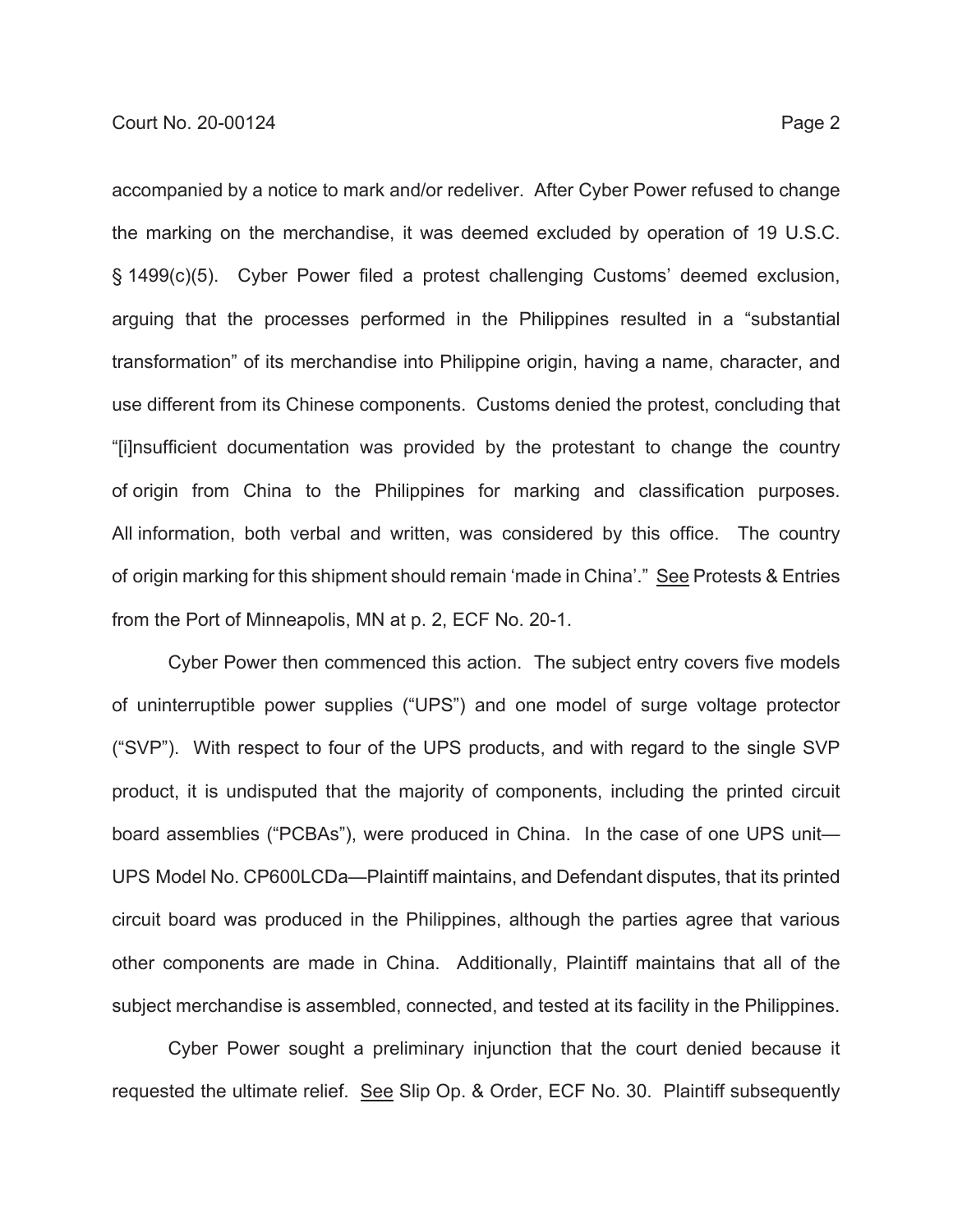moved to compel depositions of two Government officials, as well as to compel the production of any notes or reports made by those officials regarding their July 23, 2020 inspection of the Cyber Power Philippines plant. See Pl.'s Mot. to Compel, ECF No. 31. In response, the Government moved for a protective order based on the investigatory files privilege to prevent disclosure of the materials and depositions. See Def.'s Resp. to Mot. to Compel & Cross-Mot. for Protective Order, ECF No. 36. Finding no basis for the Government's assertion of an investigatory files privilege, the court summarily denied the Government's motion for a protective order and granted Cyber Power's motion to compel. See Mem. & Order, ECF No. 46. Presently before the court are the parties' cross-motions for summary judgment. See Pl.'s Mot. for Summ. J., ECF No. 48 ("Pl.'s MSJ"); Pl.'s R. 56.3 Stmt. of Material Facts Not in Dispute, ECF No. 48-5 ("Pl.'s 56.3 Stmt."); Def.'s Cross-Mot. for Summ. J. & Mot. to Strike, ECF No. 60 ("Def.'s XMSJ"); Def.'s R. 56.3 Stmt. of Material Facts as to Which There Are No Genuine Issues to be Tried, ECF No. 60-1 ("Def.'s 56.3 Stmt."); see also Def.'s Resp. to Pl.'s R. 56.3 Stmt., ECF No. 60-2; Pl.'s Reply & Resp. in Opp'n to Def.'s Cross-Mot. for Summ. J. & Mot. to Strike, ECF No. 67 ("Pl.'s Reply"); Pl.'s Resp. to Def.'s R. 56.3 Stmt., ECF No. 67-5; Def.'s Revised Reply, ECF No. 87 ("Def.'s Reply").

### **I. Standard of Review**

USCIT Rule 56 permits summary judgment when "there is no genuine issue as to any material fact." USCIT R. 56(c); see also Anderson v. Liberty Lobby, Inc., 477 U.S. 242, 248 (1986). On the question of genuineness, the standard for determining a genuine issue "mirrors the standard for a directed verdict[,] ... which is that the trial judge must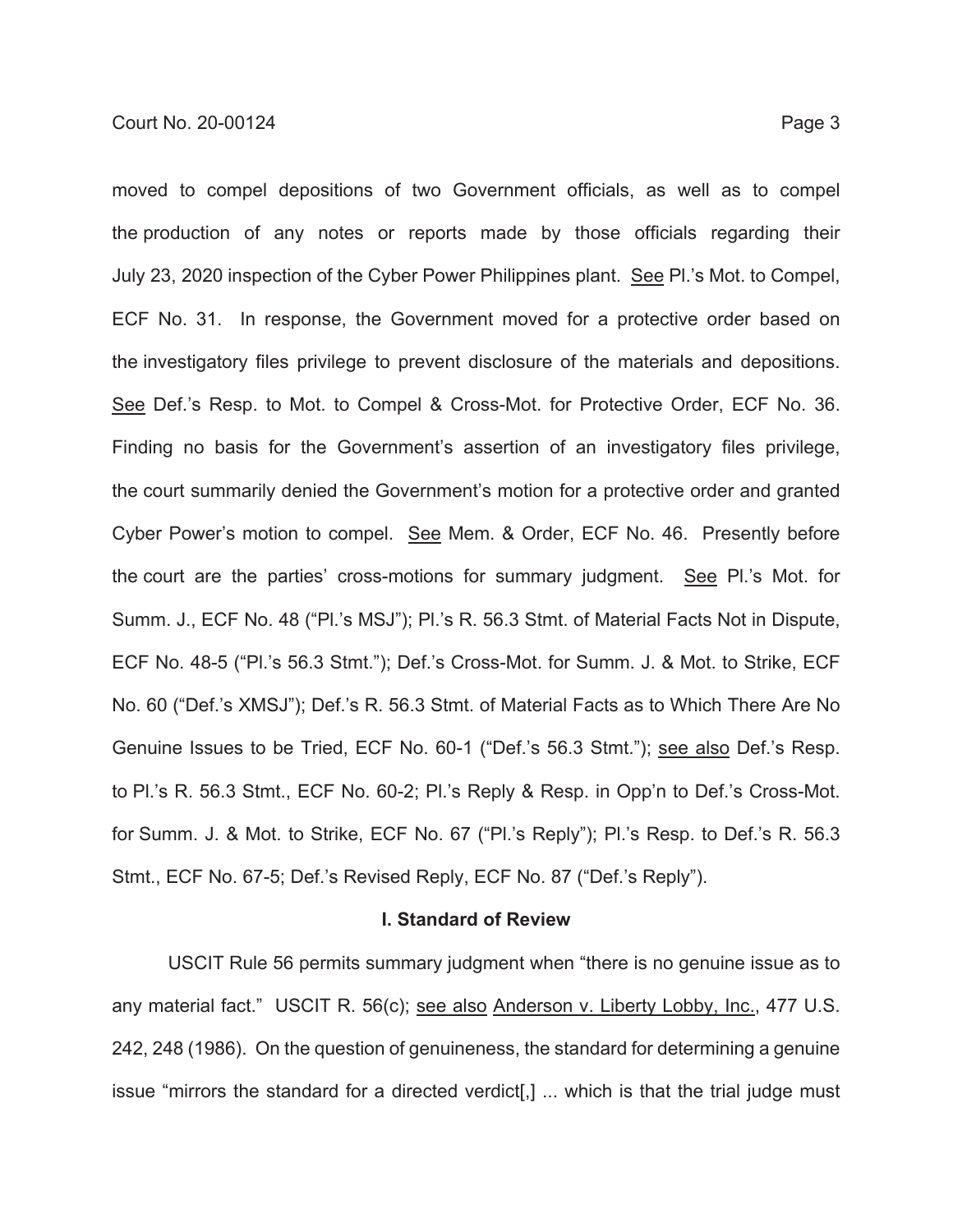direct a verdict if, under the governing law, there can be but one reasonable conclusion as to the verdict.... In essence, ... the inquiry under each is the same: whether the evidence presents a sufficient disagreement to require submission to a jury or whether it is so one-sided that one party must prevail as a matter of law." Anderson, 477 U.S. at 248–52; see also Celotex Corp. v. Catrett, 477 U.S. 317, 322–23. (1986) (Rule 56 "mandates the entry of summary judgment ... against a party who fails to make a showing sufficient to establish the existence of an element essential to that party's case, and on which that party will bear the burden of proof at trial."). In considering whether material facts are genuinely in dispute, the evidence must be considered in the light most favorable to the non-moving party, drawing all reasonable inferences in its favor. See Adickes v. S.H. Kress & Co., 398 U.S. 144, 157 (1970); Anderson, 477 U.S. at 261 n.2.

#### **II. Discussion**

#### **A. Background**

In this action involving country of origin marking, Plaintiff must establish by a preponderance of the evidence that its subject merchandise is substantially transformed in the Philippines and not made in China. See 28 U.S.C. § 2639(a)(1); Universal Elecs., Inc. v. United States*,* 112 F.3d 488, 492 n.2 (Fed. Cir. 1997) (plaintiff bears burden of proof on contested factual issues arising from underlying protest decision).

A "substantial transformation" occurs "when an article emerges from a manufacturing process with a name, character, or use which differs from those of the original material subjected to the process." Torrington, Co. v. United States, 764 F.2d 1563, 1568 (Fed. Cir. 1985) (citing Texas Instruments, Inc. v. United States, 681 F.2d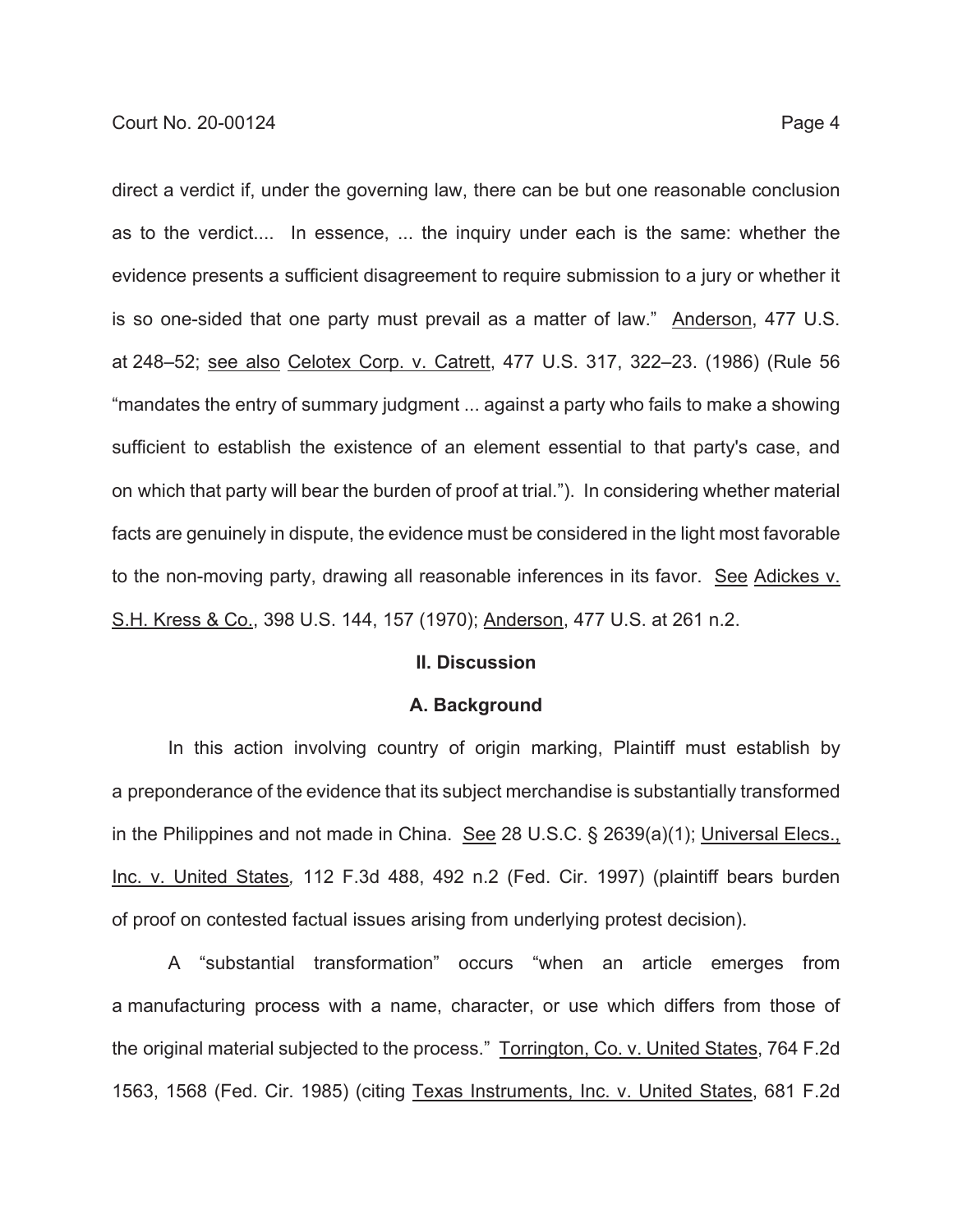778, 782 (C.C.P.A. 1982)); see also Gibson-Thomsen Co., Inc. v. United States, 27 C.C.P.A. 267, 273 (1940) (clarifying that marking statute did not "require that an imported article, which is to be used in the United States as material in the manufacture of a new article having a new name, character, and use, and which, when so used, becomes an integral part of the new article, be so marked as to indicate to the retail purchaser of the new article that such imported article or material was produced in a foreign country"). "Substantial transformation" determinations are fact-specific and made on a case-by-case basis. It is a disjunctive test; only a change in one of the three criteria—name, character, or use—is required. See Koru N. Am. v. United States, 12 CIT 1120, 1126, 701 F. Supp. 229, 234 (1988). However, a change in name is generally considered the least persuasive factor. See id. (citing Nat'l Juice Prods. Ass'n v. United States, 10 CIT 48, 59–60, 628 F. Supp. 978, 989 (1986)).

In the most recent iterations of the substantial transformation test, the U.S. Court of Appeals for the Federal Circuit ("Federal Circuit") has required that there be a "new and different" article which emerges from a manufacturing process. See, e.g., Acetris Health LLC v. United States, 949 F.3d 719 (Fed. Cir. 2020); Zuniga v. United States, 996 F.2d 1203 (Fed. Cir. 1993); Azteca Milling Co. v. United States, 890 F.2d 1150 (Fed. Cir. 1989). Some courts have also considered additional factors in evaluating whether a change in name, character, or use has occurred, such as the cost or value added by specified processes, see, e.g., Ferrostaal Metals Corp. v United States, 11 CIT 470, 664 F. Supp. 535 (1987); Superior Wire Inc. v. United States, 11 CIT 608, 669 F. Supp. 472 (1987); Uniroyal, Inc. v. United States, 3 CIT 220, 542 F. Supp. 1026 (1982); or whether there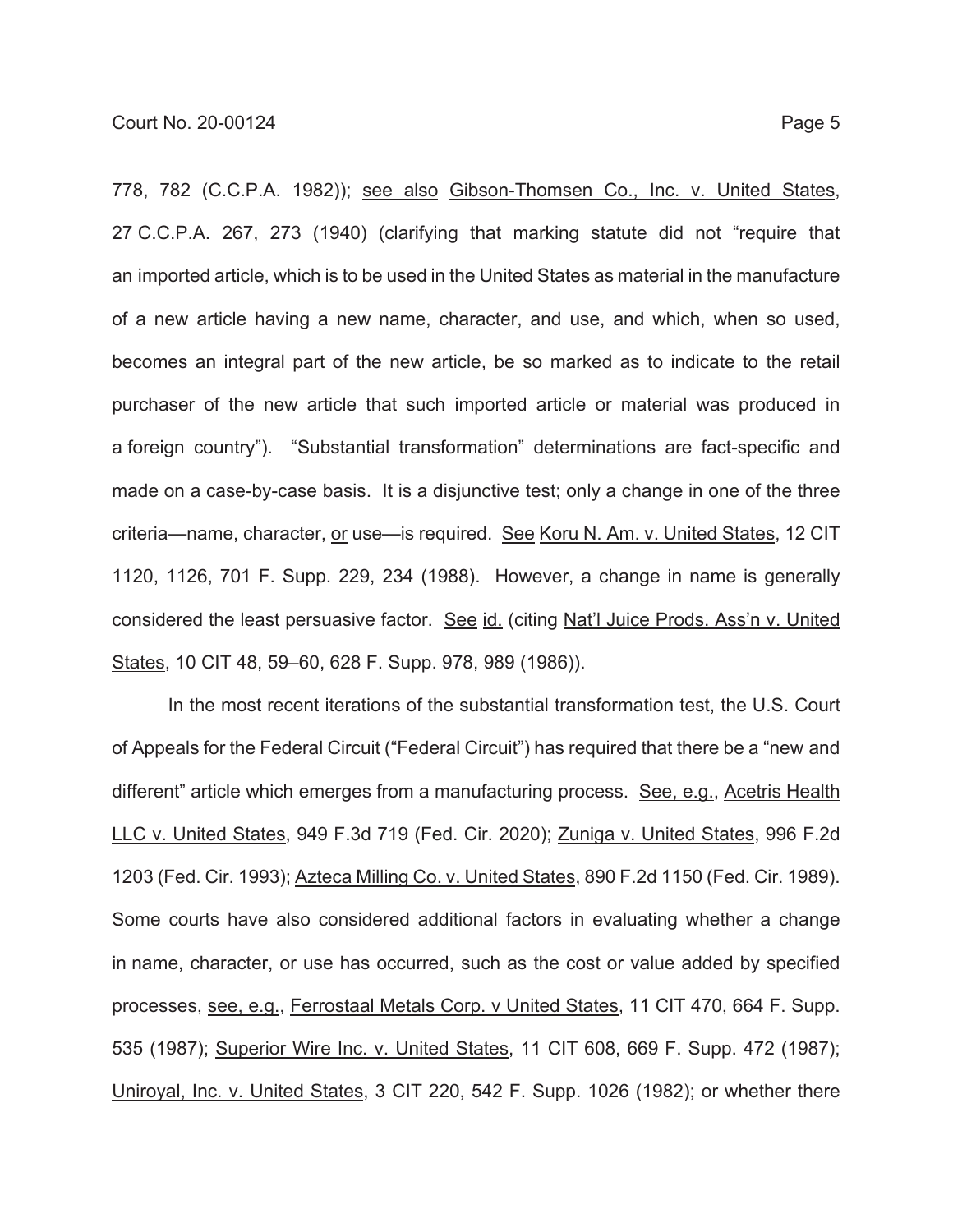has been a transformation from a "producer's good" to a "consumer good," see, e.g., SDI Techs. Inc. v. United States, 21 CIT 895, 977 F. Supp. 1235, 1240 (1997); Midwood Indus. Inc. v. United States, 64 Cust. Ct. 499, 313 F. Supp. 951 (1970), appeal dismissed, 57 C.C.P.A. 141 (1970).

As the court noted previously and as this brief summary of relevant precedent illustrates, the substantial transformation test is not straightforward to apply. See Slip Op. & Order at 9–11, ECF No. 30. To facilitate the application of that test in this matter, the court encouraged the parties to focus their arguments regarding substantial transformation in light of the "underlying statutory and regulatory purposes" at issue, and whether those purposes would be served by a finding of substantial transformation. Id. at 11.

### **B. Analysis**

#### **1. Marking Statute**

The parties dispute the underlying statutory purpose of the marking statute at issue. The court must resolve this dispute before turning to whether Plaintiff has demonstrated that the subject merchandise has undergone a "substantial transformation" in the Philippines. Section 304(a) of the Tariff Act of 1930, as amended, 19 U.S.C. § 1304(a), requires that all merchandise imported into the United States be marked permanently, legibly, indelibly, and in a conspicuous place, to indicate to the ultimate purchaser the English name of the product's country of origin. 19 C.F.R. § 134.1(b) defines the term "country of origin" as "the country of manufacture, production, or growth of any article of foreign origin entering the United States." Section 134.1(b) explains that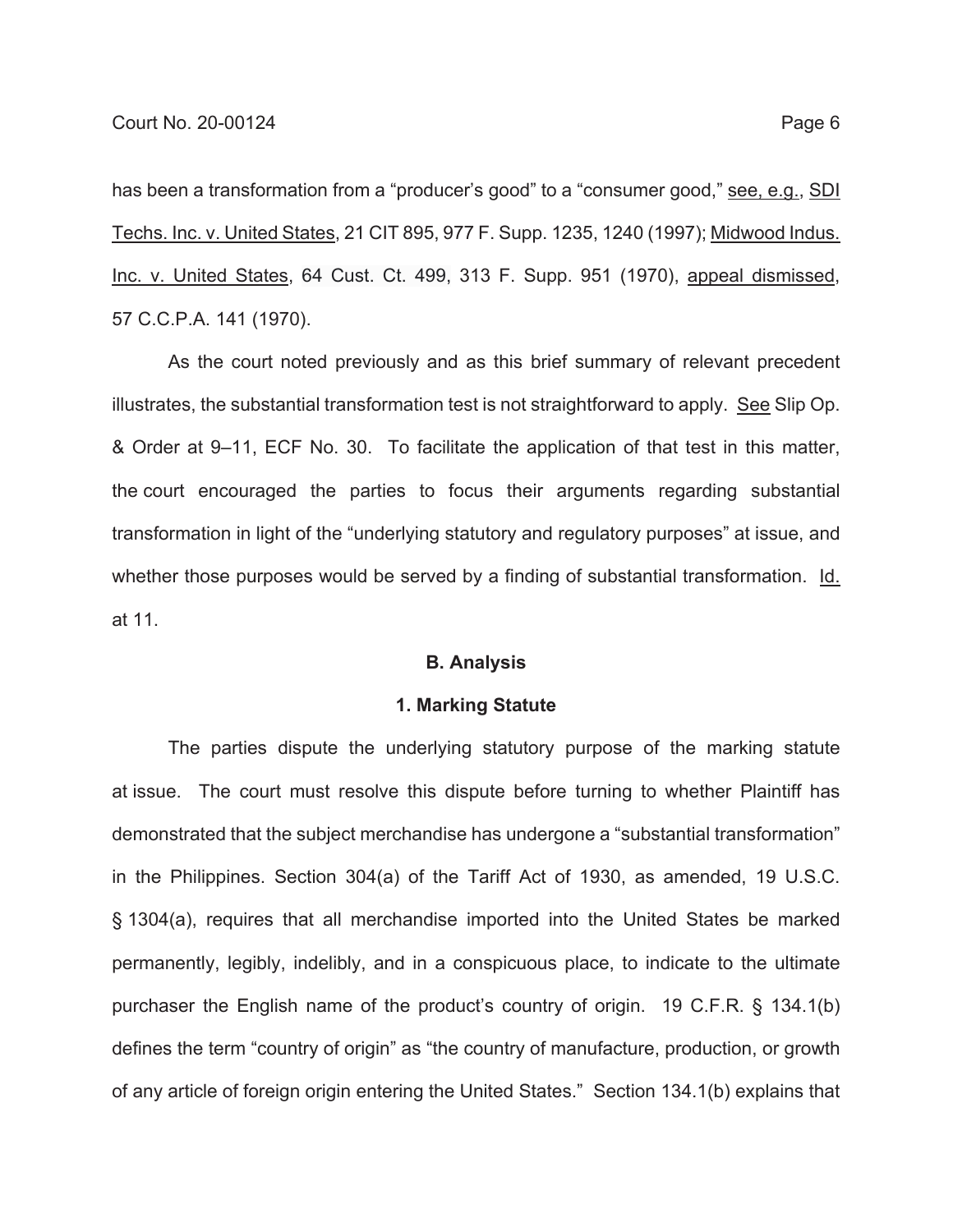"[f]urther work or material added to an article in another country must effect a substantial transformation in order to render such other country the 'country of origin' within the meaning of this part." (emphasis added).

Simply stated, imported merchandise originates for marking purposes in the last country it underwent a "substantial transformation" prior to importation into the United States. Merchandise not properly marked with country of origin is considered "restricted" and may be excluded by Customs from entry into the United States. See 19 U.S.C. § 1304(j); see also 19 C.F.R. § 134.3(a). Additionally, effective July 6, 2018, the Office of the United States Trade Representative imposed an additional tariff on certain products from China that are classified in the subheadings enumerated in Section XXII, Chapter 99, Subchapter III U.S. Note 20(b), Harmonized Tariff Schedule of the United States ("Section 301 tariffs"). "When determining the country of origin for purposes of applying current trade remedies under Section 301, Section 232, and Section 201, the substantial transformation analysis is applicable." Def.'s XMSJ at 24 (quoting HQ H301619 (Nov. 6, 2018)). The merchandise at issue here would be covered by those Section 301 tariffs if they originate in China as opposed to the Philippines.

Cyber Power argues that the consumer disclosure provisions of the marking statute, 19 U.S.C. §1304(a), are to advise a retail purchaser where a UPS or SVP were made. "The consumer is interested in knowing the country where the workmanship was put into the product to create it, where the electrical testing and quality control processes were performed, where UL certification experts examined it and held it to be in compliance with its consumer safety standard." Pl.'s MSJ at 17.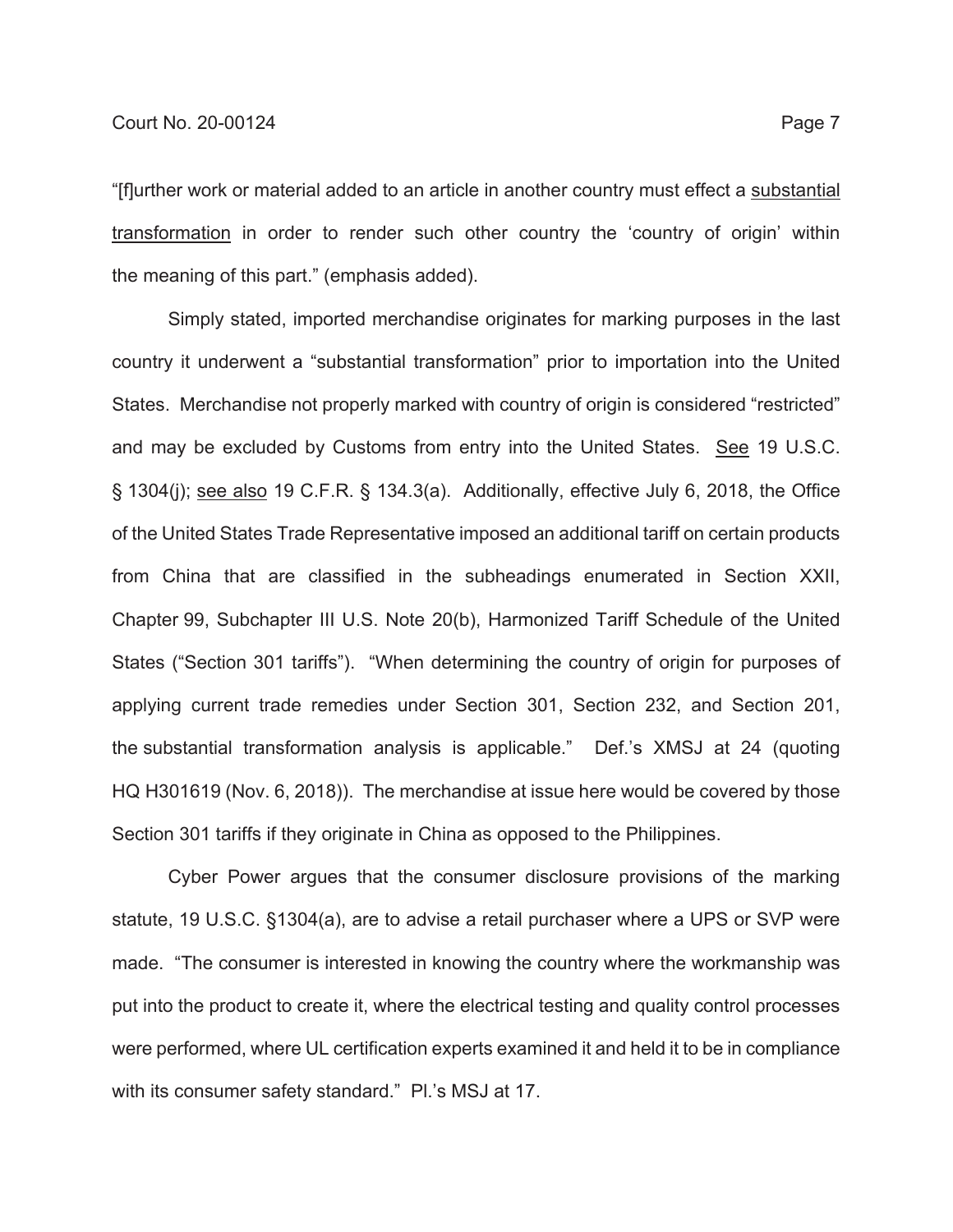The Government argues that the main purpose of the country-of-origin marking statute is to inform the consumer where the majority of an article's parts are manufactured. See Def.'s XMSJ at 23–25 ("The consumer of a good would likely be surprised that a product marked as a product of country X is comprised almost entirely of parts manufactured in country Y."). The Government also contends that the Section 301 tariffs "would be thwarted if almost all the parts of an article could be manufactured in China, then sent to a non-Section 301 country for assembly and processing into the article to be exported, and then have the country of origin of such article be the country of assembly." Id.

Cyber Power argues, however, that disclosure of the origin of an article's parts is not required by 19 U.S.C. § 1304(a), and that where Congress wishes to direct a merchant to identify the country of origin of components or materials used in production of an article, it knows how to craft legislation for that purpose. See Pl.'s MSJ at 9–10 (citing The American Automotive Labeling Act, 49 U.S.C. § 32304; 49 C.F.R. Part 583; and Section 13(p) of the Securities Exchange Act of 1934, 15 U.S.C. § 78a, et seq., as amended by Section 1502 of the Dodd-Frank Wall Street Reform and Consumer Protection Act).

Furthermore, the purpose of the imposition of the Section 301 tariffs was to promote a change in the "government of China's acts, policies and practices related to technology transfer, intellectual property and innovation." See Pl.'s Reply at 20 (citing Notice of Action and Request for Public Comment Concerning Proposed Determination of Action Pursuant to Section 301: China's Acts, Policies, and Practices Related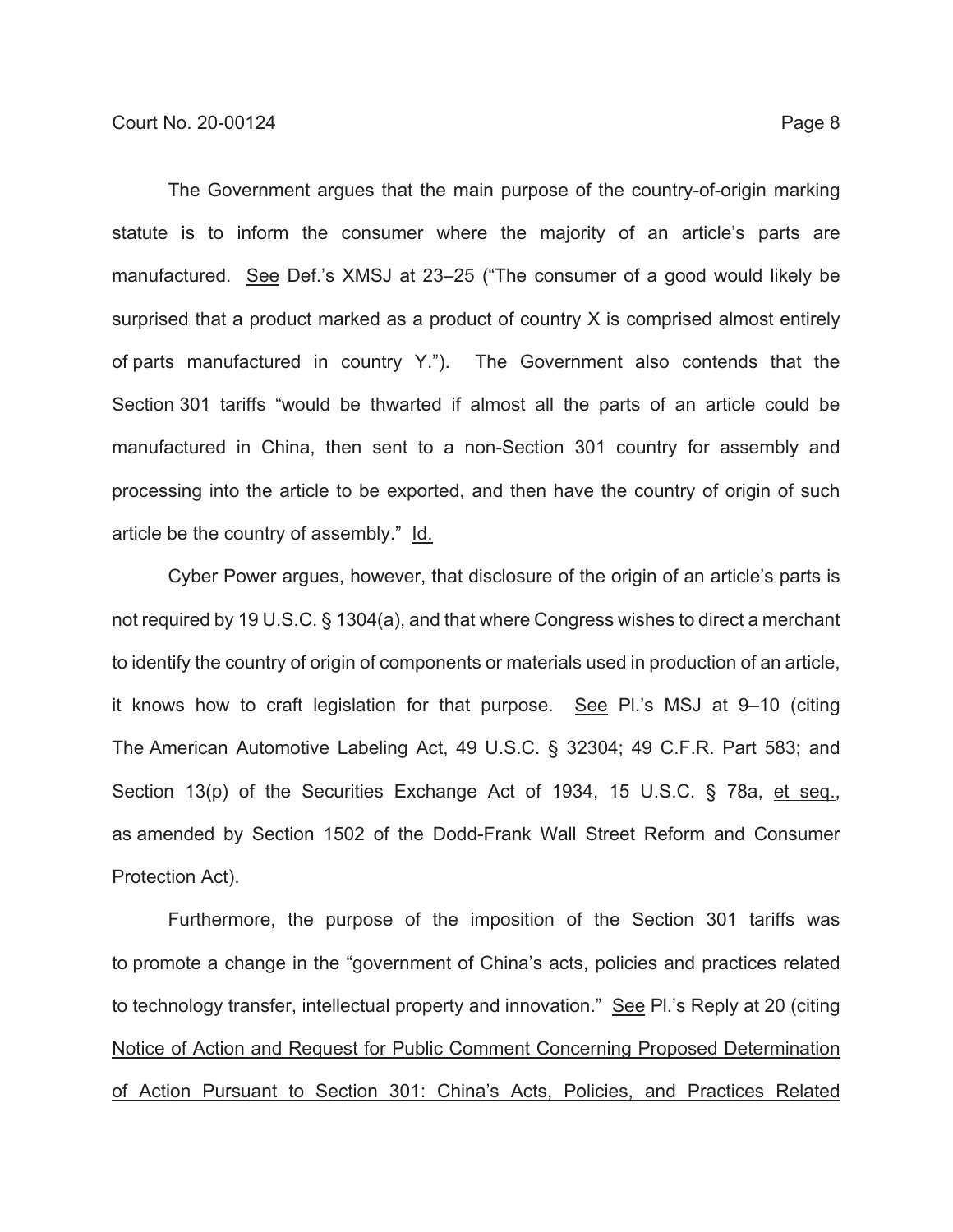to Technology Transfer, Intellectual Property, and Innovation, 83 Fed. Reg. 28,711 (U.S.T.R. June 20, 2018)). Additionally, the Section 301 tariffs were intended to encourage a partial de-coupling of China's economy from that of the United States, by discouraging investment in, and trade with, China. See id.

Here, Plaintiff, a Taiwanese company, appears to have in fact de-coupled from China, moving some of its production from China to the facility established in the Philippines in 2018, when the Section 301 tariffs were first imposed. Id. Plaintiff emphasizes that it "moved significant capital equipment from China to the Philippines, expanding and integrating its production with the establishment of the Phisonic facility to manufacture PCBAs, and using Philippine labor instead of Chinese labor (all the foregoing at significantly higher cost)." Id. Plaintiff persuasively argues that "[d]isregarding this investment, the extensive manufacturing operations being conducted in the Philippines and the creation of new articles of commerce in the Philippines, and focusing solely on the source of parts, rather than the place where the finished article is produced, sets the Section 301 policy on its ear, and would produce enormous trade distortions." Id.

In consideration of the above, the court does not agree with Defendant that the purpose of the marking statute is to inform the consumer about the country-of-origin as to the component parts of the merchandise. See U.S. Customs & Border Protection, Marking of Country of Origin on U.S. Imports, Informed Compliance Publication, Pub. No. 1150-0620 (non-binding guidance stating, "**What is the purpose of marking?** To inform the ultimate purchaser in the United States of the country in which the imported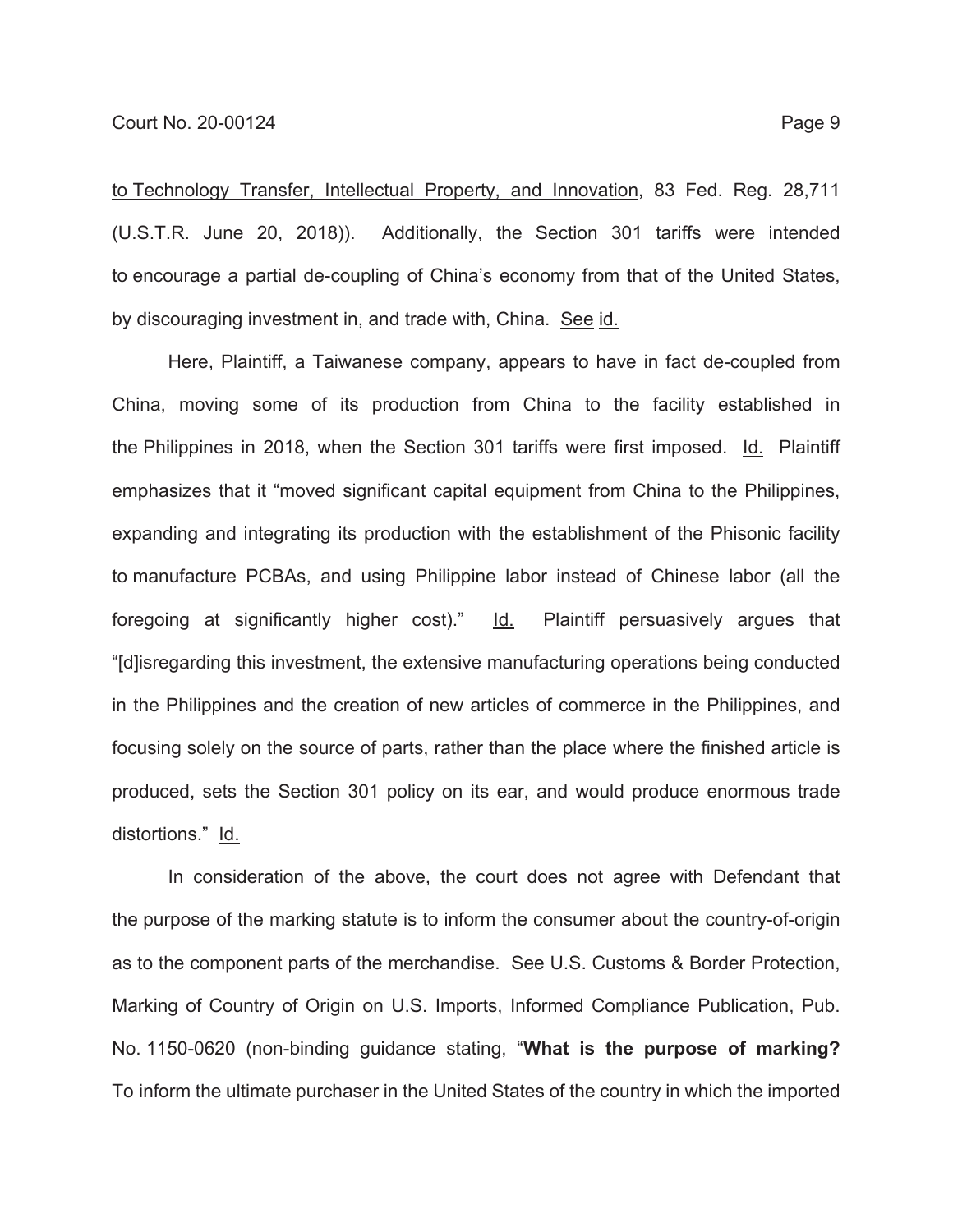article was made."). The court also does not agree with Defendant that the purpose of the Section 301 tariffs imposed on imports from China would be frustrated by concluding that goods with components made in China that are assembled, connected, tested, and finished in the Philippines are made in the Philippines for country-of-origin marking purposes. To the contrary, Cyber Power's deliberate de-coupling from China, and its development of Philippine facilities used to make the subject merchandise, appears to be precisely in line with the intended consequences of the Section 301 tariffs. Given this background and understanding of the underlying statutory provisions, the court turns to the parties' arguments as to whether the Chinese-origin components are "substantially transformed" by Plaintiff's Philippine operations such that the country-of-origin of the subject merchandise should be for purposes of applying the marking statute and assessing the applicability of Section 301 duties.

## **2. Substantial Transformation**

There is no dispute that a "simple assembly" does not substantially transform merchandise. See, e.g., Ran-Paige Co., Inc. v. United States, 35 Fed. Cl. 117, 121-122 (1996) (attaching handles to pans); Uniroyal, Inc. v. United States, 3 CIT at 226, 542 F. Supp. at 1031 (imported shoe upper attached to outsole); SDI Techs., Inc. v. United States, 21 CIT 895, 900, 977 F. Supp. 1235, 1241 (1997), aff'd, 155 F.3d 568 (Fed. Cir. 1998) (incorporation of stereo chassis into stereo rack system). There is dispute, however, as to what constitutes a "simple assembly." Compare Def.'s XMSJ at 24 (arguing that "where all the materials needed to produce a particular article are manufactured in one country, simply exporting them to another country to produce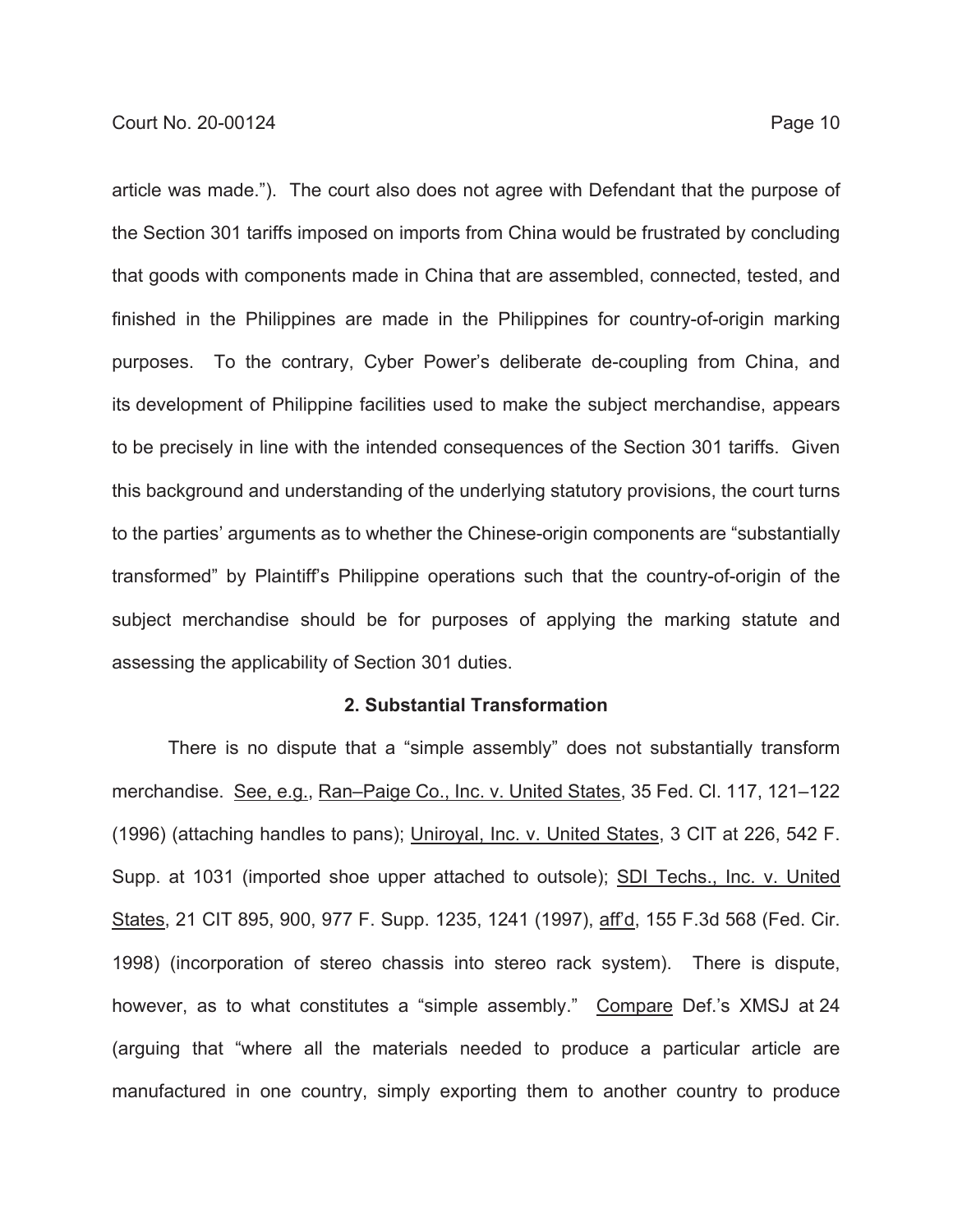the article will not result in that article being a product of the second country where less than substantial or significant work or additional materials are added in that second country"), with Pl.'s Reply at 18–21 (highlighting that Government's position is contradicted by its regulations, including 19 C.F.R. § 102.1(p), which defines "simple assembly" in another context to involve "five or fewer" component parts).

The court does not agree with the Government's suggestion that the Philippine operations regarding the subject merchandise constitute "simple assembly" since such a definition of "simple assembly" appears to be overbroad and conflicts with CBP regulations in other circumstances. However, Defendant highlights that its position is supported by a couple of prior decisions by this Court. See Def.'s XMSJ at 22 (citing Nat'l Hand Tool Corp. v. United States, 16 CIT 308 (1992), aff'd per curiam, 989 F.2d 1201 (Fed. Cir. 1993) and Energizer Battery Inc. v. United States, 40 CIT , 190 F. Supp. 3d 1308 (2016)). The subject merchandise consists of various models of UPS and one SVP, which are each comprised of at least a dozen components (and in many cases, several dozens). See Pl.'s 56.3 Stmt. at ¶¶ 23-89. Beyond mere assembly of these components, Plaintiff also maintains that it programs the subject UPS devices with firmware and performs final function testing on all of the subject merchandise as part of its Philippine operations. Id. Taking the totality of the above into consideration, the court cannot conclude at this stage that Plaintiff's Philippine operations regarding the subject merchandise constitute a "simple assembly" rather than "substantial transformation."

Defendant suggests that the court's substantial transformation analysis should focus on the PCBAs of the subject merchandise, maintaining that "[t]he critical component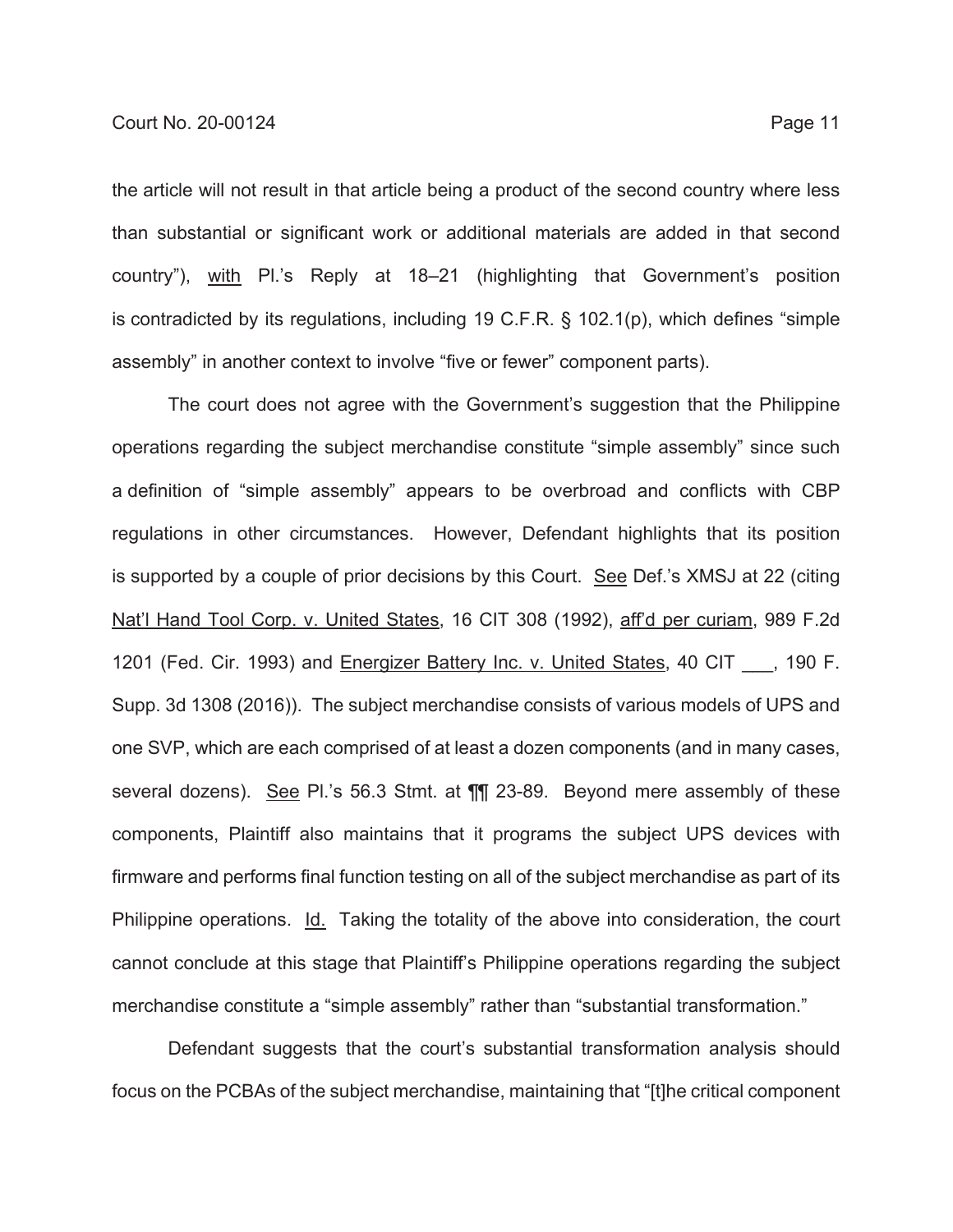of the subject merchandise is its main board PCBA because it provides the device with its principal function or the essence of the finish article." See Def.'s XMSJ at 10; see also id. at 20–21 (arguing that "[s]ome courts will consider "the 'essence' of a completed article to determine whether an imported article has undergone a change in character as a result of post-importation processing." (quoting Energizer, 190 F. Supp. 3d at 1318)). Plaintiff disagrees, contending that there is no legal basis for Defendant's suggested "essence" test, and that such a test appears to have been rejected in a prior decision. See Pl.'s Reply at 12–14 (quoting Ferrostaal Metals Corp., 11 CIT at 474, 664 F. Supp. at 538 ("The Court finds that there is no basis in caselaw for the essence test as offered by defendant. Defendant cites no case where the name, character and use criteria were satisfied, yet no substantial transformation was found to have occurred.")).

Plaintiff also emphasizes that even in the hypothetical application of a "critical component" or "essence" test, the Government's position has no merit as the PCBA cannot provide the "principal function" of a UPS device, namely the provision of an emergency source of power. See id. at 13 ("The 'principal function' of a UPS device is to supply battery electrical power to a connected device in the event a power source fails. This is a function the main PCBA cannot perform. For one thing, it lacks a battery, which is the source of emergency power. For another thing, it is incapable of connecting either to (1) a power source; or (2) a device to be protected."). The court agrees with Plaintiff that Defendant's proposed focus on the PCBA and the application of an "essence" or "critical component" test here is without merit. The Government's suggestion to focus solely on the PCBA components of the subject merchandise may well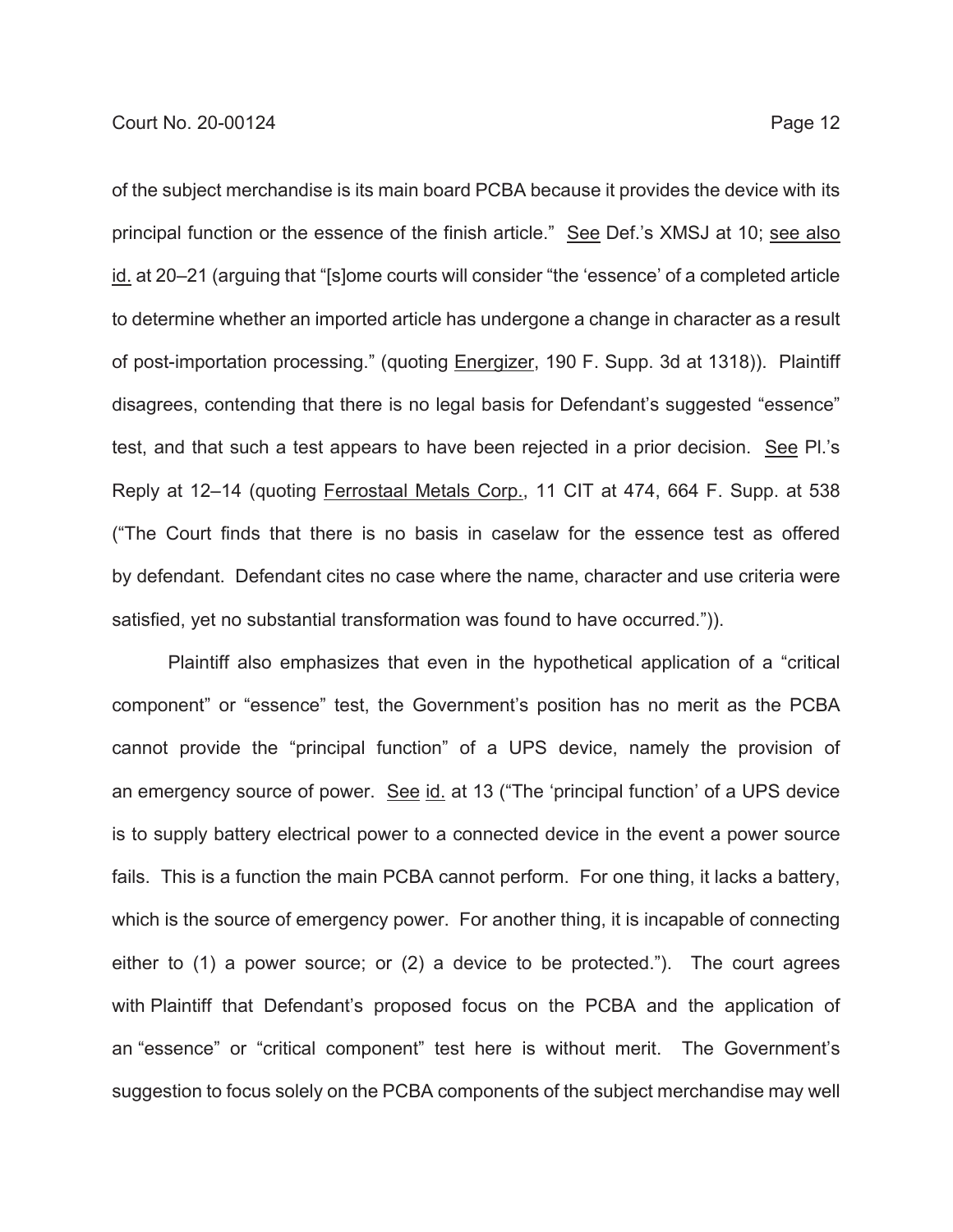undermine the objective of the "substantial transformation" test, namely to focus on a change in name, character, or use. Accordingly, the court will consider the totality of the evidence, without a focus on any particular "critical component," in evaluating whether Plaintiff has substantially transformed the subject merchandise.

Defendant also argues that "[w]hen constituent parts are assembled without a change in the shape or material composition of those components, and the components do not lose their individual names, then the completed article does not undergo a substantial transformation when those components are combined for their pre-determined end use." Def.'s XMSJ at 22. Defendant further maintains that, in considering the "use" factor, to determine whether substantial transformation has occurred, "courts find a change in use where the end-use of an imported article is not interchangeable with the end-use of the article after post-importation processing." Def.'s Reply at 15 (citing Energizer & Nat'l Hand Tool). The court disagrees as the very authority on which Defendant relies undercuts its argument. See Nat'l Hand Tool, 16 CIT at 312 ("The fact that there was only one predetermined use of imported article does not preclude the finding of substantial transformation." (emphasis added) (citing Torrington Co. v. United States, 764 F.2d 1563 (Fed. Cir. 1985))). While the intended use of components may provide some insight as to whether the assembly of those components into the finished merchandise accomplishes a change in use that indicates a "substantial transformation," such a consideration is but one of many for the court to consider as part of the "totality of the evidence." See id. (citing Ferrostaal Metals Corp., 11 CIT at 478, 664 F. Supp. at 541; National Juice Prods. Ass'n, 10 CIT at 61, 628 F. Supp. at 991).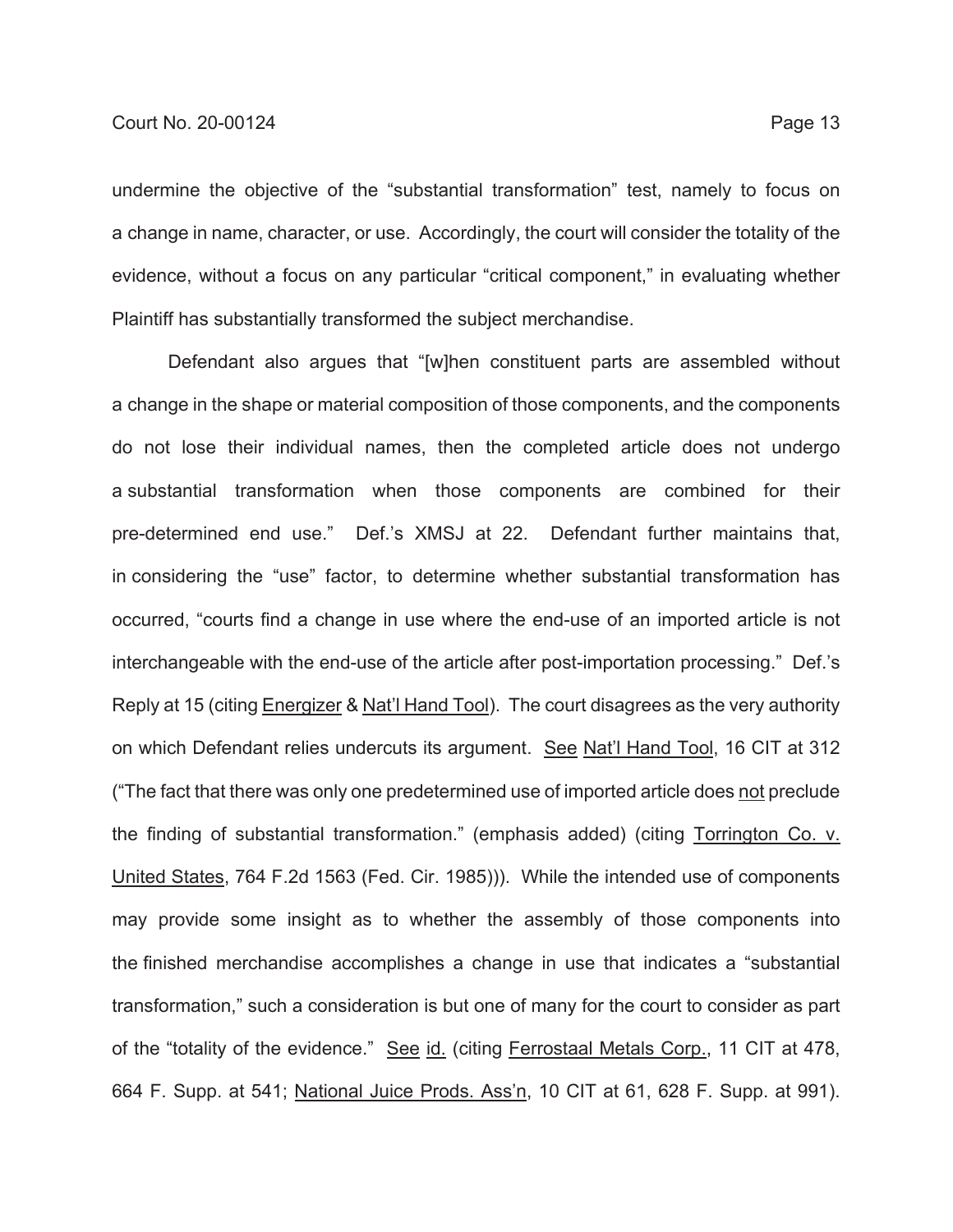Here, the court is not convinced by Defendant's argument that the pre-determined use of the Chinese PCBAs for inclusion in Plaintiff's UPS and SVP products precludes a finding that subject merchandise underwent a substantial transformation as a result of Plaintiff's Philippine operations.

As the court noted in its prior decision denying Plaintiff's motion for a preliminary injunction, there is conflicting precedent by this Court and the Federal Circuit as to whether a component-by-component analysis is appropriate for determining whether substantial transformation has occurred. See Slip Op. & Order at 10–12, ECF No. 30 (citing Acetris Health, 949 F.3d at 731 and Uniden Am. Corp. v. United States, 24 CIT 1191, 1195–98, 120 F. Supp. 2d 1091, 1095–1099 (2000)). As explained above, the court does not agree that a component-by-component analysis assists in the determination of whether the subject merchandise at issue here underwent a substantial transformation in the Philippines for purposes of determining the country of origin under 19 U.S.C. § 1304(a). If, as Defendant argues, components assembled for a pre-determined use may never constitute substantial transformation, then, for all practical purposes, there can never be a substantial transformation because there will always be a pre-determined use. There would be no Belcrest Linens v. United States, 741 F.2d 1368, 1372 (Fed. Cir. 1984) (substantial transformation resulted from cutting bolt of cloth, scalloping, and sewing into pre-determined use of pillowcases); or Ferrostaal Metals Corp., 11 CIT at 471, 664 F. Supp. at 536 (substantial transformation as result of continuous hot-dip galvanizing process into pre-determined use for resulting product). It is one thing to say that the attachment of a handle to a pan, or a sole to a shoe, is too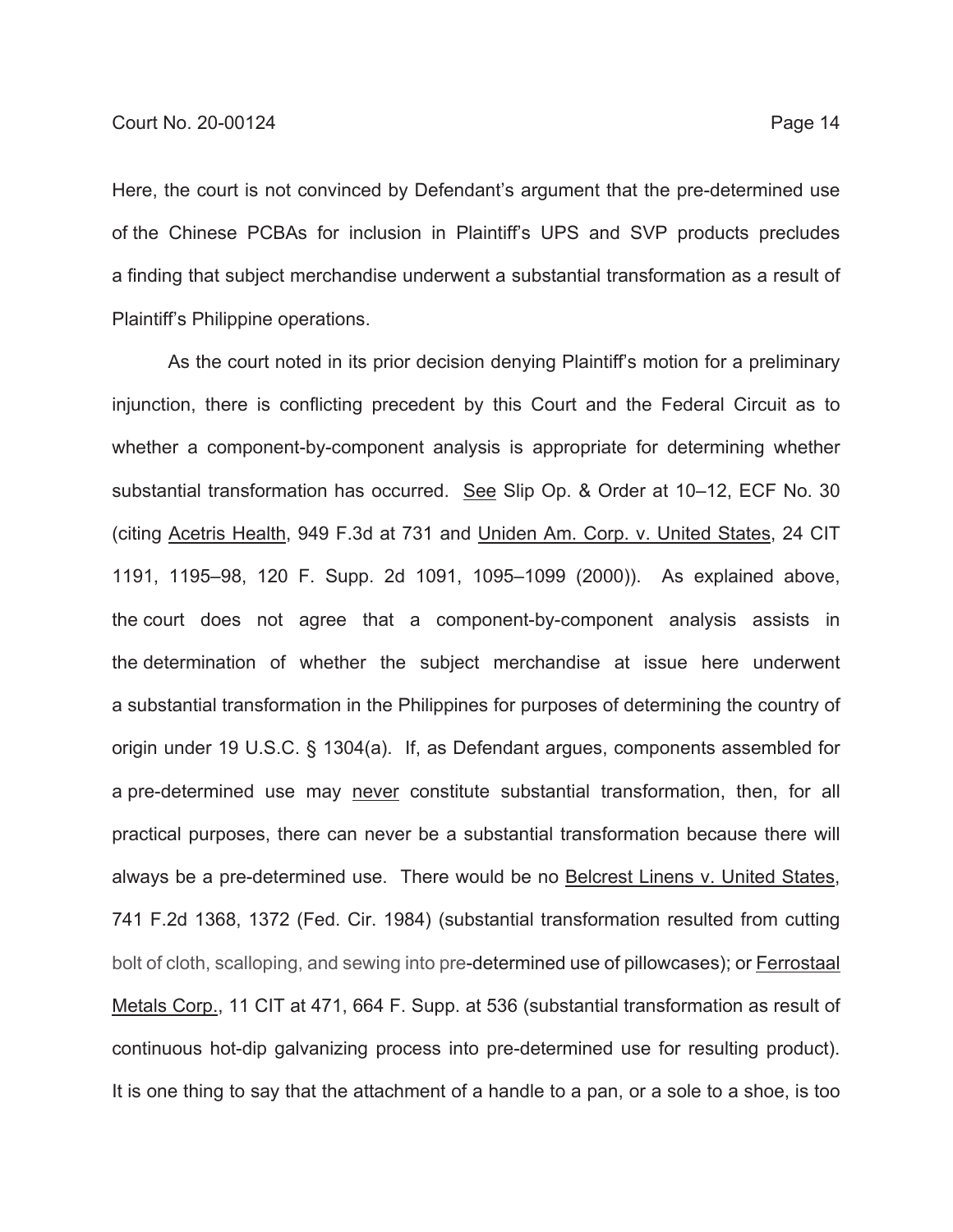mundane for a substantial transformation; it is another to suggest that all parts (however many) assembled into a "pre-determined" product may never result in a substantial transformation. That is not, and cannot be, the law.<sup>1</sup>

Here, Plaintiff explains the production process at its Philippine facility for each of the subject merchandise, detailing their component parts, assembly, and finishing processes. See Pl.'s 56.3 Stmt. ¶¶ 23–92. Defendant, for its part, fails to demonstrate that Plaintiff's Philippine operations constitute a "simple assembly" that cannot qualify as a substantial transformation. Defendant's witness, Karl Moosbrugger, offers little more than his opinions on the ultimate issue. See ECF No. 61-6. While Plaintiff presents compelling and detailed evidentiary support for its motion, given the parties' dispute as to certain factual issues, the court is unable to conclude at this stage that the subject merchandise undergoes a substantial transformation in the Philippines.

The fact-intensive nature of the substantial transformation analysis in this matter is clear from any attempt to evaluate whether Plaintiff's Philippine operations result in a change in the name, character, or use of the subject merchandise. See Gibson-Thomsen Co., Inc., 27 C.C.P.A. 267. With respect to the "name" criterion, there does not

 $1$  Even if the court accepted Defendant's argument that assembly of components with a pre-determined use should not qualify as substantial transformation under the rationale of Energizer, the court notes that Energizer acknowledged that exceptions may exist and that substantial transformation may be found where the operations at issue were "sufficiently complex." See Energizer, 40 CIT at \_\_\_, 190 F. Supp. 3d at 1318. While Energizer did not offer guidance as to what the phrase "sufficiently complex" may mean, it would seem that making such a determination in this matter would require analyzing contested issues of material fact. Accordingly, even if this Court adopted the componentby-component analysis applied in Energizer, it does not appear that the Government would be entitled to prevail on summary judgment.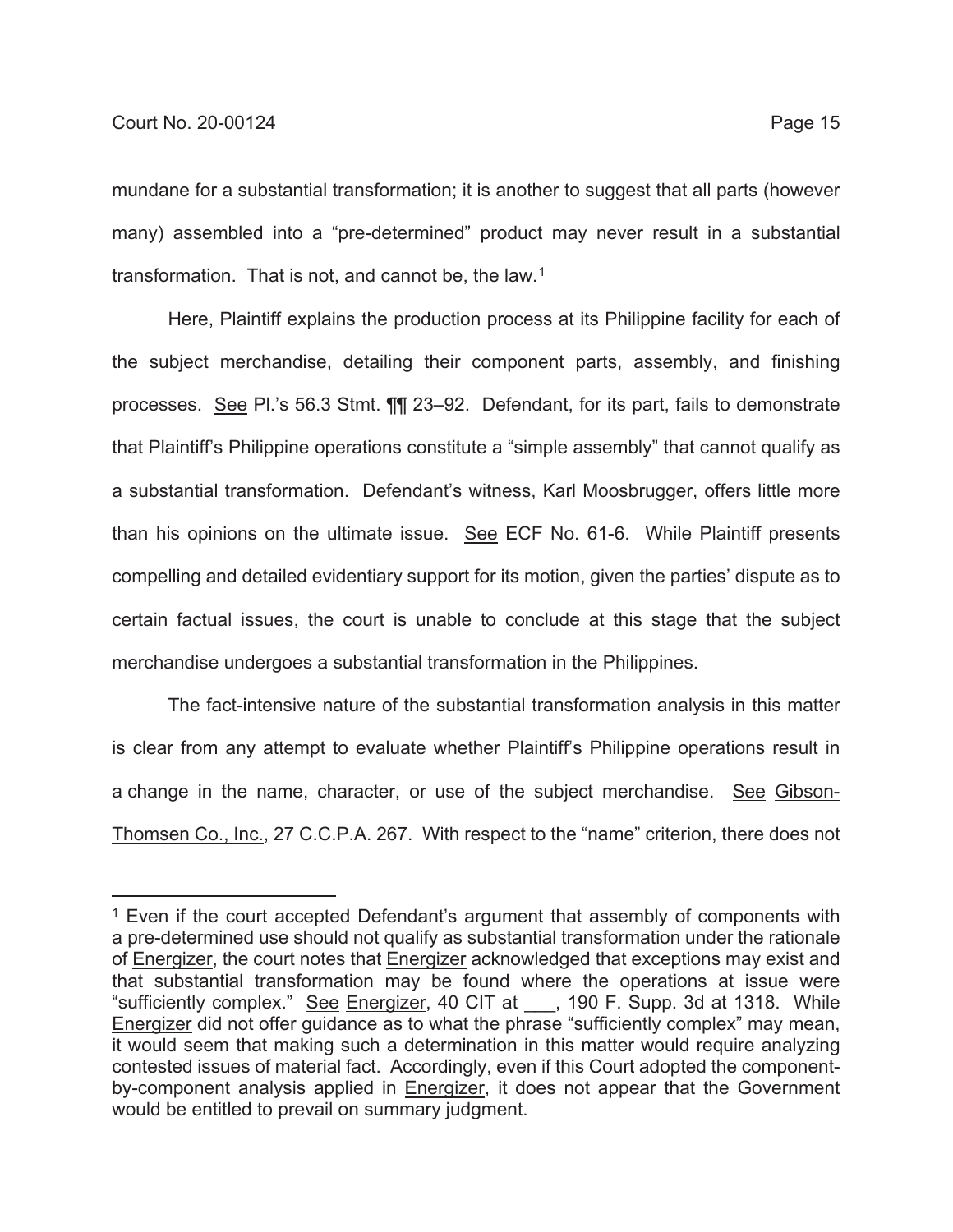appear to be any dispute that all of the subject merchandise at issue undergoes a change in "name" as none of the components share a name with the finished subject merchandise. See Pl.'s Reply at 11 (citing Def.'s XMSJ at 26). There is also no dispute that under the "name, character, and use" analysis, a change in name is generally considered to be the least compelling factor in support of a finding of substantial transformation. See Def.'s XMSJ at 20 (citing Sassy, Inc. v. United States, 24 CIT 700, 704 (2000), and Ferrostaal Metals Corp., 11 CIT at 478, 664 F. Supp. at 541 ("The name criterion is generally considered the least compelling of the factors which will support a finding of substantial transformation.")). While the satisfaction of the name criterion in this matter lends some support to Plaintiff's claim, this change in name alone does not appear sufficient to constitute a "substantial transformation" of the subject merchandise. The court must therefore consider whether changes in the "character" and/or "use" of the merchandise as part of Plaintiff's Philippine operations have effected a "substantial transformation" of the subject merchandise. See Precision Specialty Metals, Inc. v. United States, 24 CIT 1016, 1029–30, 116 F. Supp. 2d 1350, 1364 (2000) (noting that courts generally focus on character and use criteria in assessing whether substantial transformation has occurred).

Without objective standards, such as cost, or a working definition of "simple assembly," the court is left to arbitrarily apply its own subjective standards. Without workable, objective standards, one court's "mere assembly", see, e.g., Nat'l Hand Tool, 16 CIT at 311–312; Energizer, 40 CIT at \_\_\_, 190 F. Supp. 3d at 1324–25, can just as easily be another court's complex process. Moreover, there are factual disputes as to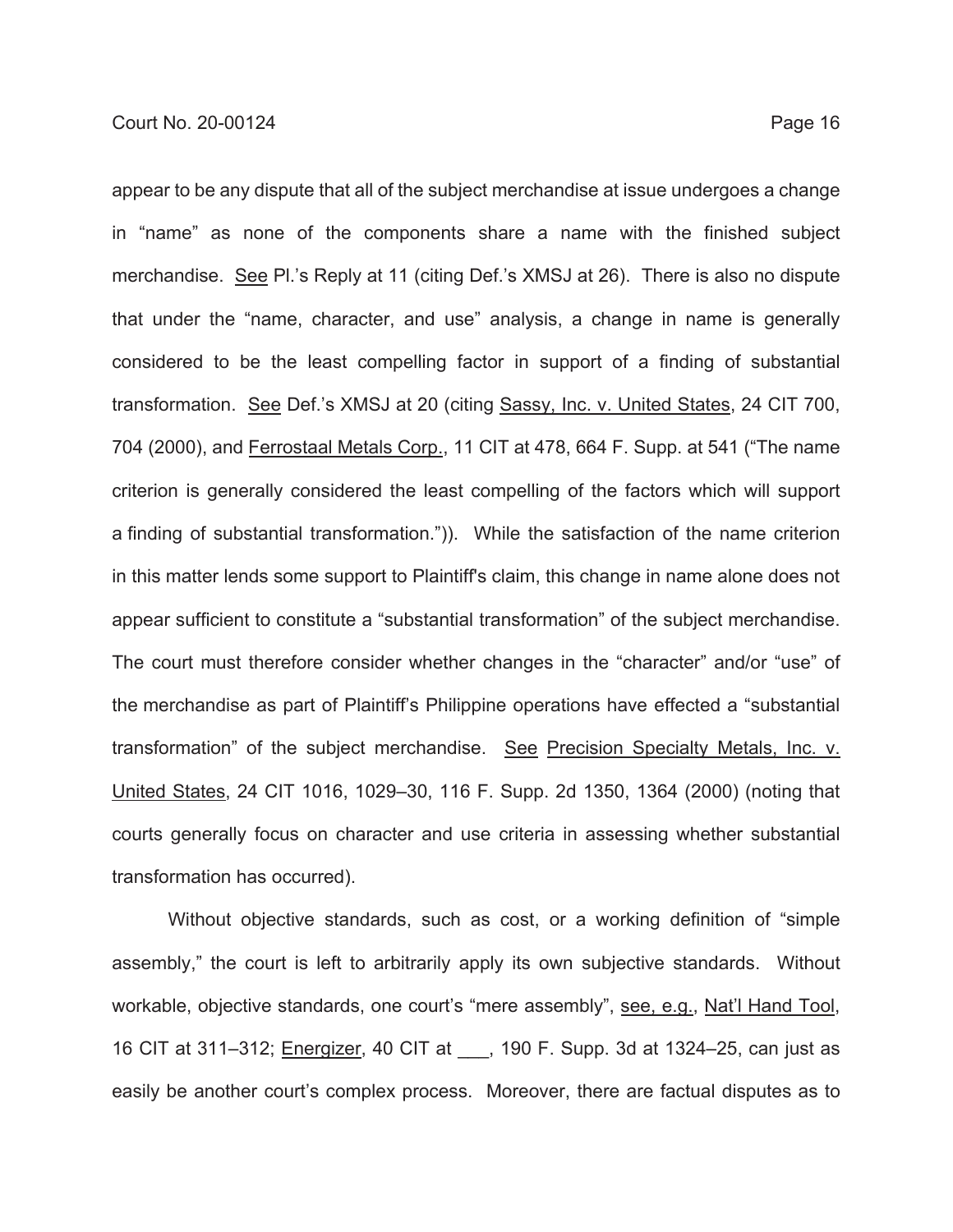the extent of Plaintiff's Philippine operations that are critical for determining whether the subject merchandise undergoes a change in "character" and "use." Compare Pl.'s MSJ at 14–16 (arguing that Philippine firmware instillation changes the character of the subject USP devices), with Def.'s XMSJ at 29–30 (arguing that "documents produced in this litigation undermine plaintiff's claim that firmware is installed on the PCBAs in the Philippines"); see also infra at 18 (highlighting genuine issue of material fact as to country of manufacture of the PCBA for subject Model No. CP600LCDa devices). For purposes of resolving the present matter, the court concludes that a determination as to the resulting "character" and "use" of the subject merchandise after production at Plaintiff's Philippine facility requires analysis and adjudication of contested issues of material fact. Accordingly, the court cannot conclude at this stage that Plaintiff's Philippine operations do not effect a "substantial transformation" for purposes of determining country of origin, and consequently denies Defendant's cross-motion for summary judgment.

The court now turns to the question of whether Plaintiff may prevail on its own motion for summary judgment. Plaintiff has submitted detailed documentary and testimonial evidence as to the nature and extent of its Philippine operations and the production of subject merchandise. See Pl.'s 56.3 Stmt.; see also Affidavits in Support of Pl.'s Mot., ECF No. 48-4; Supplemental Exhibits for Pl.'s R. 56.3 Stmt., ECF No. 49. Defendant challenges not only the merits of Plaintiff's position, but also a variety of evidentiary and admissibility issues. See Def.'s XMSJ at 14–15 (arguing that "Plaintiff's Evidence Has Not Been Authenticated And/Or Is Inadmissible"); Def.'s Resp. to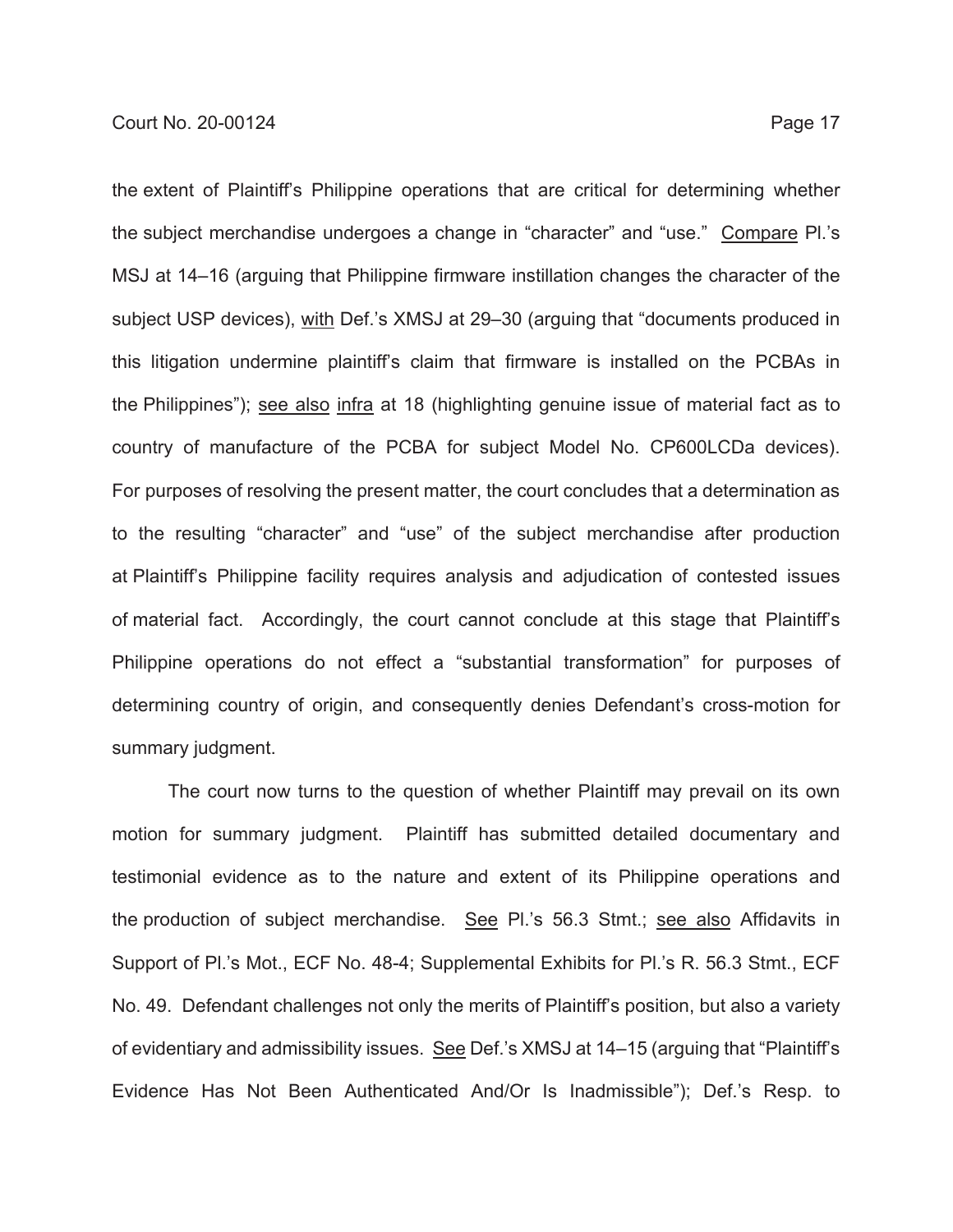Pl.'s R. 56.3 Stmt., ECF No. 60-2. Plaintiff, for its part, maintains that Defendant's "evidentiary and technical objections lack merit," and argues that the submission of additional affirmations by Plaintiff's witnesses resolve Defendant's evidentiary objections such that the court can adjudicate this matter in Plaintiff's favor on summary judgment. See Pl.'s Reply at 2–6.

Taking all reasonable factual inferences in favor of the non-movant, the court concludes that there remain genuine issues of material fact that preclude the entry of summary judgment for Plaintiff. If the underlying facts as to the nature and extent of Plaintiff's operations on the subject merchandise in the Philippines were not in dispute, the court would be inclined to grant summary judgment for Plaintiff; however, that is not the situation here as the parties dispute several critical facts. One example of a triable issue of fact here is the parties' dispute as to the country of manufacture for the printed circuit board used in the UPS Model No. CP600LCDa. As described above, the PCBA is a critical component in the subject merchandise, and the factual details as to where this component is manufactured, as well as where and how it is assembled and installed into the subject merchandise, may assist the court in its substantial transformation determination. While Plaintiff contends that the printed circuit board for the UPS Model No. CP600LCDa is manufactured in the Philippines, Defendant maintains that Plaintiff cannot prove this factual claim. Compare Pl.'s MSJ at 3, with Def.'s Reply at 14.

More generally, the factual details as to the extent and nature of Cyber Power's operations regarding the subject merchandise in the Philippines also remain in dispute. See Pl.'s Reply at 21–23 (responding to "speculative declaration" from CBP witness that